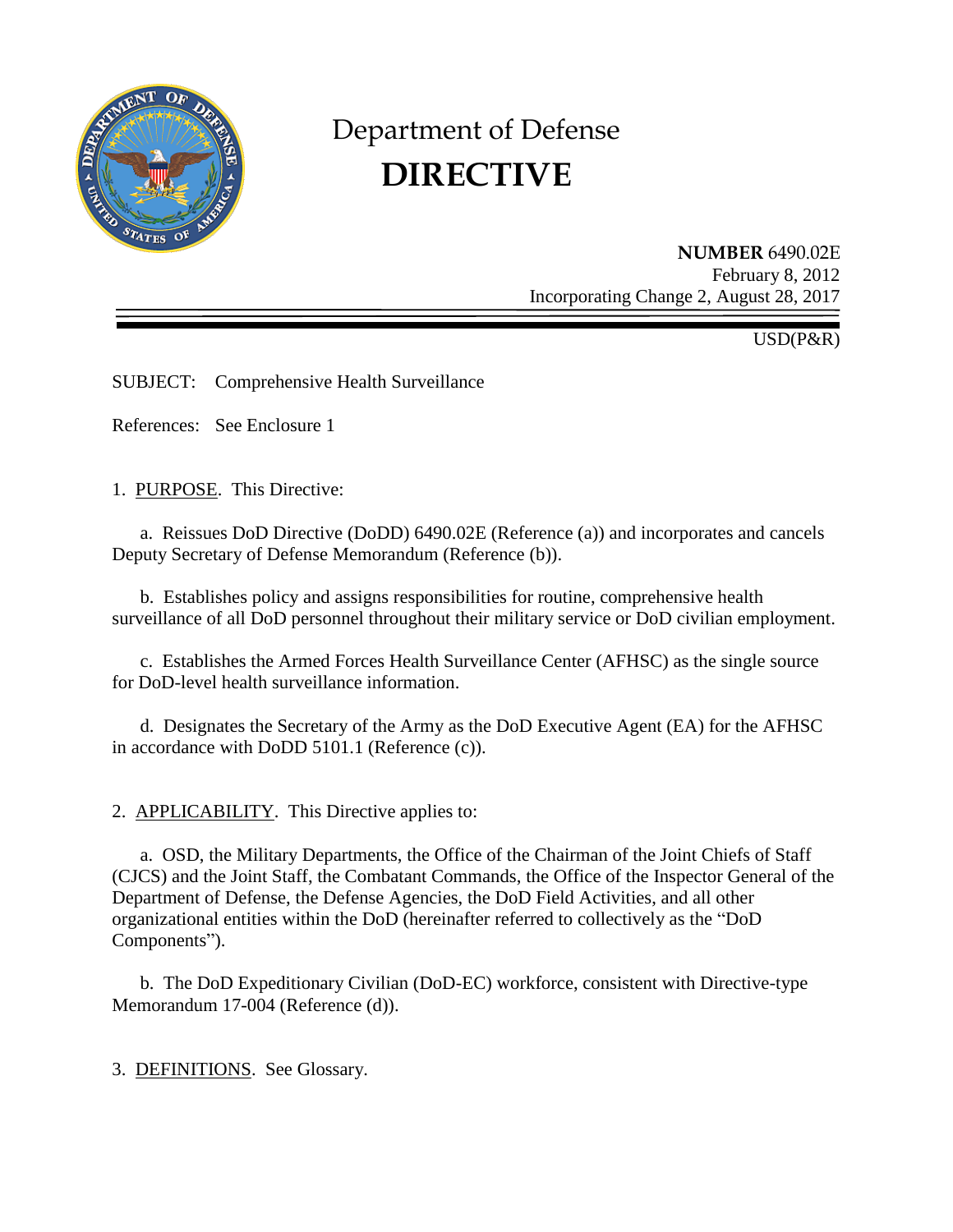4. POLICY. It is DoD policy that:

a. Comprehensive health surveillance is an important element of force health protection (FHP) programs to promote, protect, and restore the physical and mental health of DoD personnel throughout their military service and employment, both in garrison and during deployment, consistent with Reference (d) and DoDD 4715.1E (Reference (e)).

b. Comprehensive, continuous, and consistent health surveillance shall be conducted by the Military Services to implement early intervention and control strategies using technologies, practices, and procedures in a consistent manner across the DoD Components pursuant to this Directive.

c. Medical surveillance systems shall continuously capture data about individual and population health status, instances of disease and injury, medical interventions (such as immunizations, treatments, and medications), stress-induced casualties, combat casualties, and medical evacuations to permit analysis, interpretation, and reporting of population-based information for identifying, characterizing, and countering threats to the DoD population's health, well-being, and performance.

d. Health surveillance systems shall continuously capture data on occupational and environmental exposures to potential and actual health hazards and link with medical surveillance data to monitor the health of the DoD's population and identify potential risks to health, thereby enabling timely interventions to prevent, treat, or control disease and injury and reinforce the provision of optimal medical care.

e. Medical and personnel information systems, to include Reserve Components and DoD civilians, shall be designed, integrated, and utilized so as to be compatible with military health surveillance objectives.

f. Health surveillance activities shall be prioritized based upon the greatest beneficial impact on commanders' FHP planning, response, and decision making.

g. There shall be a DoD Serum Repository (DoDSR) for future clinical diagnosis and seroepidemiologic studies. The DoDSR shall be used for the identification, prevention, and control of diseases associated with military and DoD-EC service.

h. Applicable health surveillance activities shall include DoD-EC, in accordance with Reference (d), directly supporting deployed forces. Health surveillance shall also include dependents residing either in garrison or overseas with their military sponsor during a possible exposure or public health event.

i. Medical and health surveillance data collected on individual Service members shall be provided to the Department of Veterans Affairs upon their separation or retirement (or when specifically requested and agreed to) from the military.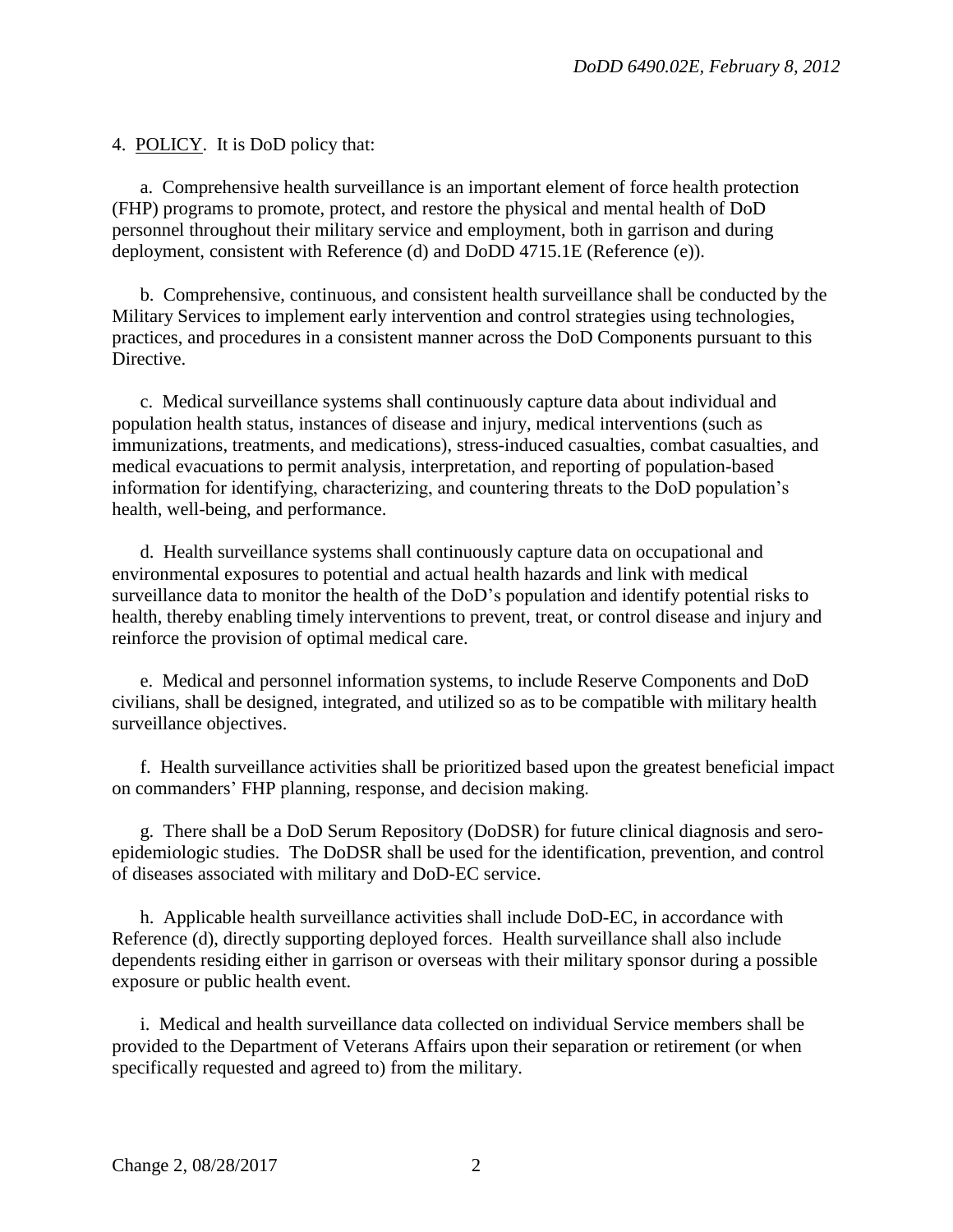j. Health and medical surveillance information collected, used, and released in the execution of this Directive shall be protected as required by DoDD 5400.11 (Reference (f)), DoD 5400.11- R (Reference (g)) and DoD 6025.18-R (Reference (h)).

5. RESPONSIBILITIES. See Enclosure 2.

6. INFORMATION CAPABILITIES. See Enclosure 3.

7. INFORMATION COLLECTIONS REQUIREMENTS. The health surveillance data collected for the purposes of monitoring the individual and collective health of the DoD population before, during, and following deployment operations referred to in this issuance is exempt from licensing requirements in accordance with Volume 1 of DoD Manual 8910.01 (Reference (i)), according to subparagraph C4.4.10.

8. RELEASABILITY. **Cleared for public release**. This directive is available on the Directives Division Website at http://www.esd.whs.mil/DD/.

9. EFFECTIVE DATE. This Directive is effective February 8, 2012.

Ashton B Carter

Deputy Secretary of Defense

Enclosures

- 1. References
- 2. Responsibilities
- 3. Information Capabilities

Glossary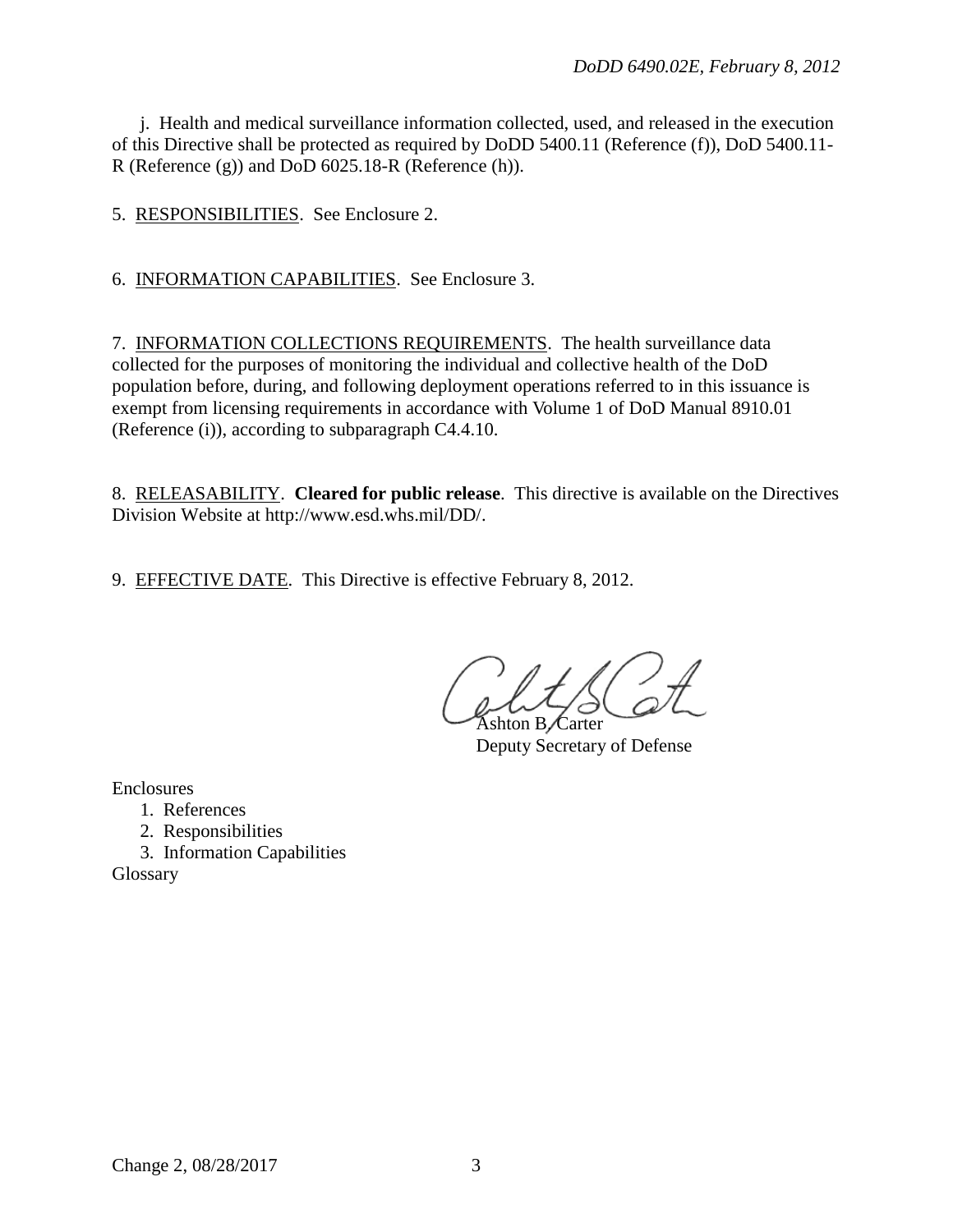#### ENCLOSURE 1

#### REFERENCES

- (a) DoD Directive 6490.02E, "Comprehensive Health Surveillance," October 21, 2004 (hereby cancelled)
- (b) Deputy Secretary of Defense Memorandum, "Establishing an Armed Forces Health Surveillance Center," February 26, 2008 (hereby cancelled)
- (c) DoD Directive 5101.1, "DoD Executive Agent," September 3, 2002, as amended
- (d) Directive-type Memorandum 17-004, "Department of Defense Expeditionary Civilian Workforce," January 25, 2017
- (e) DoD Directive 4715.1E, "Environment, Safety, and Occupational Health (ESOH)," March 19, 2005
- (f) DoD Directive 5400.11, "DoD Privacy Program," October 29, 2014
- (g) DoD 5400.11-R, "Department of Defense Privacy Program," May 14, 2007
- (h) DoD 6025.18-R, "DoD Health Information Privacy Regulation," January 24, 2003
- (i) DoD Manual 8910.01, Volume 1, "DoD Information Collections Manual: Procedures for DoD Internal Information Collections," June 30, 2014, as amended
- (j) DoD Directive 5136.01, "Assistant Secretary of Defense for Health Affairs (ASD(HA))," September 30, 2013
- (k) DoD Instruction 6420.01, "National Center for Medical Intelligence (NCMI)," March 20, 2009, as amended
- (l) DoD Directive 5134.01, "Under Secretary of Defense for Acquisition, Technology, and Logistics (USD(AT&L))," December 9, 2005, as amended
- (m) DoD Instruction 6200.03, "Public Health Emergency Management Within the Department of Defense," March 5, 2010, as amended
- (n) DoD Directive 6200.04, "Force Health Protection (FHP)," October 9, 2004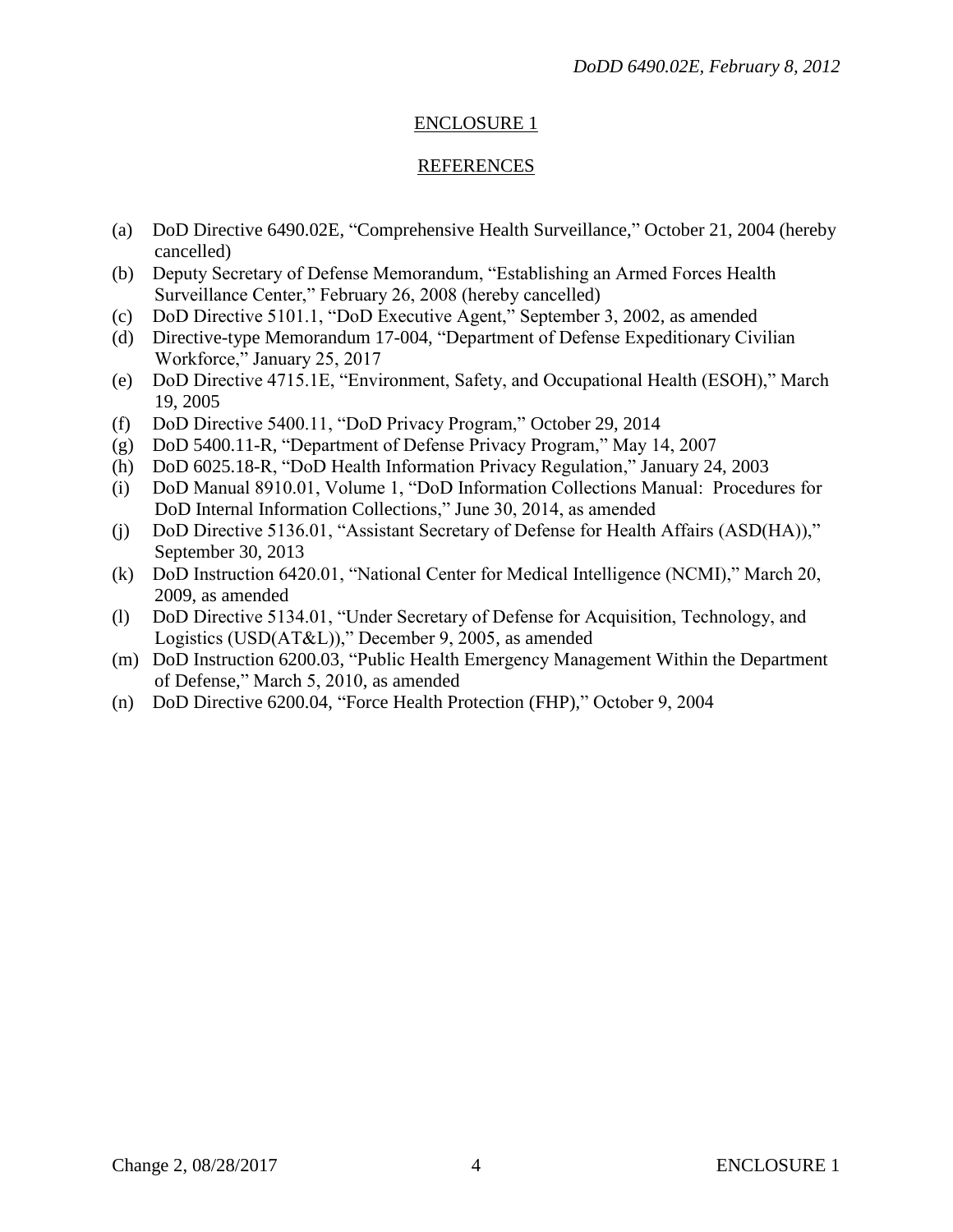#### ENCLOSURE 2

#### **RESPONSIBILITIES**

1. ASSISTANT SECRETARY OF DEFENSE FOR HEALTH AFFAIRS (ASD(HA)). The ASD(HA), through the Director, Defense Health Agency (DHA), under the authority, direction, and control of the Under Secretary of Defense for Personnel and Readiness (USD(P&R)), and pursuant to DoDD 5136.01 (Reference (j)) and consistent with Reference (e), shall:

a. Exercise overall responsibility for comprehensive health surveillance, issue guidance as necessary to implement the policies of this Directive, and monitor the implementation of this Directive and implementing guidance.

b. Ensure effective medical and health surveillance activities throughout the DoD.

#### 2. ASSISTANT SECRETARY OF DEFENSE FOR MANPOWER AND RESERVE AFFAIRS (ASD(M&RA)). The ASD(M&RA), under the authority, direction, and control of the USD(P&R), shall:

a. Implement programs and procedures to assist accomplishment of overall health surveillance.

b. Evaluate and recommend changes or improvements to the overall health surveillance program to the ASD(HA).

3. DEPUTY ASSISTANT SECRETARY OF DEFENSE FOR CIVILIAN PERSONNEL POLICY (DASD(CPP)). The DASD(CPP), under the authority, direction, and control of the  $USD(P&R)$ , shall ensure that the policies for the DoD-EC are consistent with the health surveillance policies established for the Military Services.

#### 4. UNDER SECRETARY OF DEFENSE FOR INTELLIGENCE (USD(I)). The USD(I) shall:

a. Ensure that the Director, Defense Intelligence Agency, through the National Center for Medical Intelligence (NCMI) and in accordance with DoD Instruction (DoDI) 6420.01 (Reference (k)), provides timely warning and projection of significant infectious disease and environmental health risks to U.S. personnel abroad and within the United States; analysis of foreign developments in life science technology and countermeasure development; and analysis on health trends, foreign health diplomacy, military and civilian health system capabilities, and biosafety and biosecurity policies.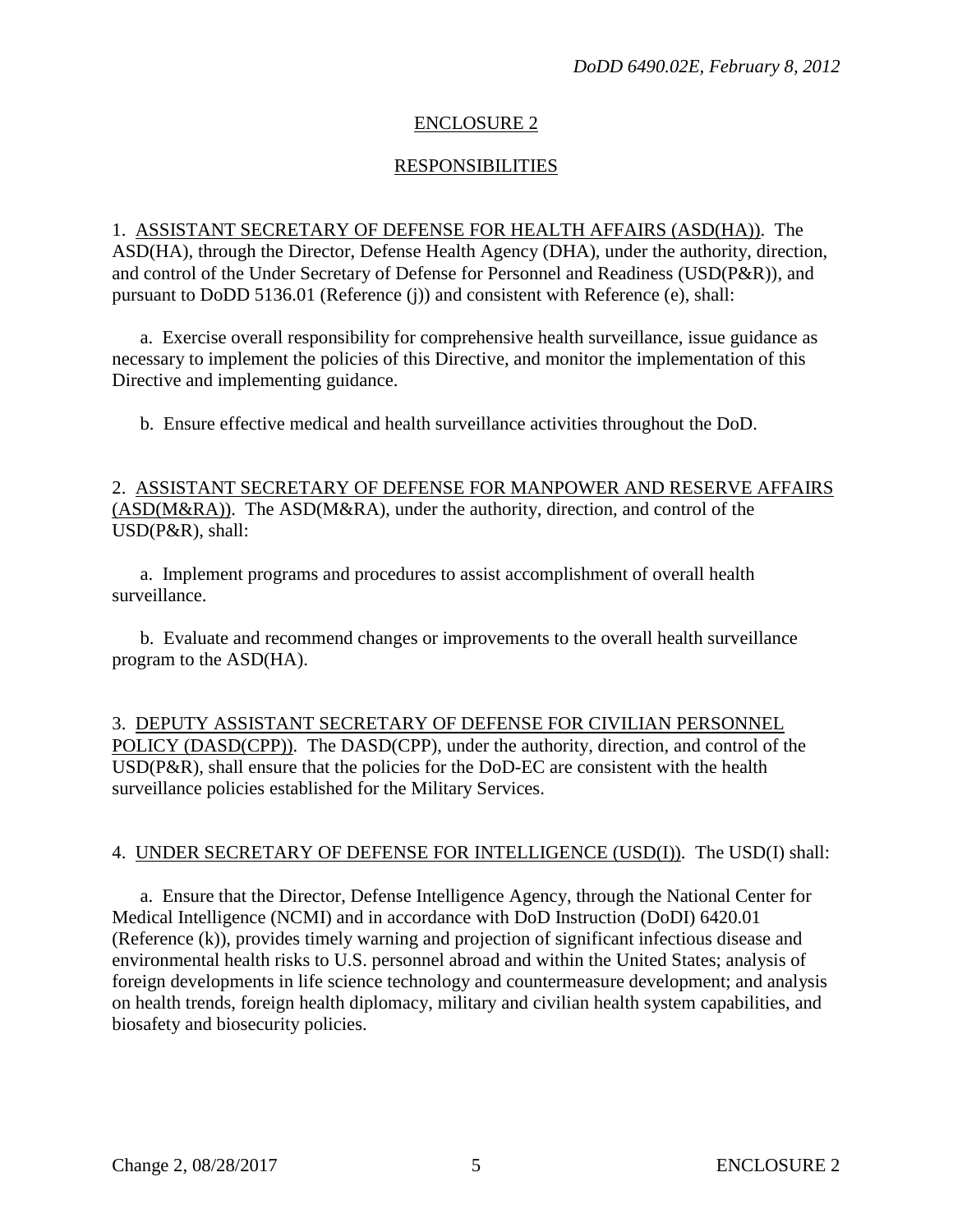b. Provide, through the National Geospatial-Intelligence Agency, environmental assessments for use in planning health surveillance activities.

5. UNDER SECRETARY OF DEFENSE FOR ACQUISITION, TECHNOLOGY, AND LOGISTICS (USD(AT&L)). The USD(AT&L) shall, consistent with References (e) and DoDD 5134.01 (Reference (l)), align the environment, safety, and occupational and environmental health programs with comprehensive health surveillance activities.

6. HEADS OF THE DoD COMPONENTS. The Heads of the DoD Components shall:

a. Implement programs and procedures to ensure compliance with this Directive and implementing guidance.

b. Provide appropriate medical support and training, equipment, and supplies to implement health and medical surveillance within and, where applicable, jointly across their respective Components.

c. Evaluate and recommend changes or improvements to the overall health surveillance program to the ASD(HA).

d. Implement programs and procedures to collect, interpret, report, and archive garrison and deployment occupational and environmental health surveillance data.

e. Utilize the Electronic Surveillance System for the Early Notification of Community-Based Epidemics for routine surveillance and outbreak detection, in accordance with DoDI 6200.03 (Reference (m)). Implement procedures to report disease incidences or outbreaks constituting a public health emergency, or defined as a Tri-Service Reportable Event. The Tri-Service Reportable Event list is officially posted by the AFHSC.

f. Implement programs to provide surveillance of deployer health assessments in accordance with DoDD 6200.04 (Reference (n)).

g. Support the DoD EA for AFHSC by jointly resourcing the AFHSC to adequately support its mission.

h. Establish career paths for epidemiologists that recognize the key contributions of such professionals and provides access to appropriate career-broadening opportunities.

7. SECRETARY OF THE ARMY. The Secretary of the Army, in addition to the responsibilities in section 6 of this enclosure, shall:

a. Serve as the DoD EA for the AFHSC: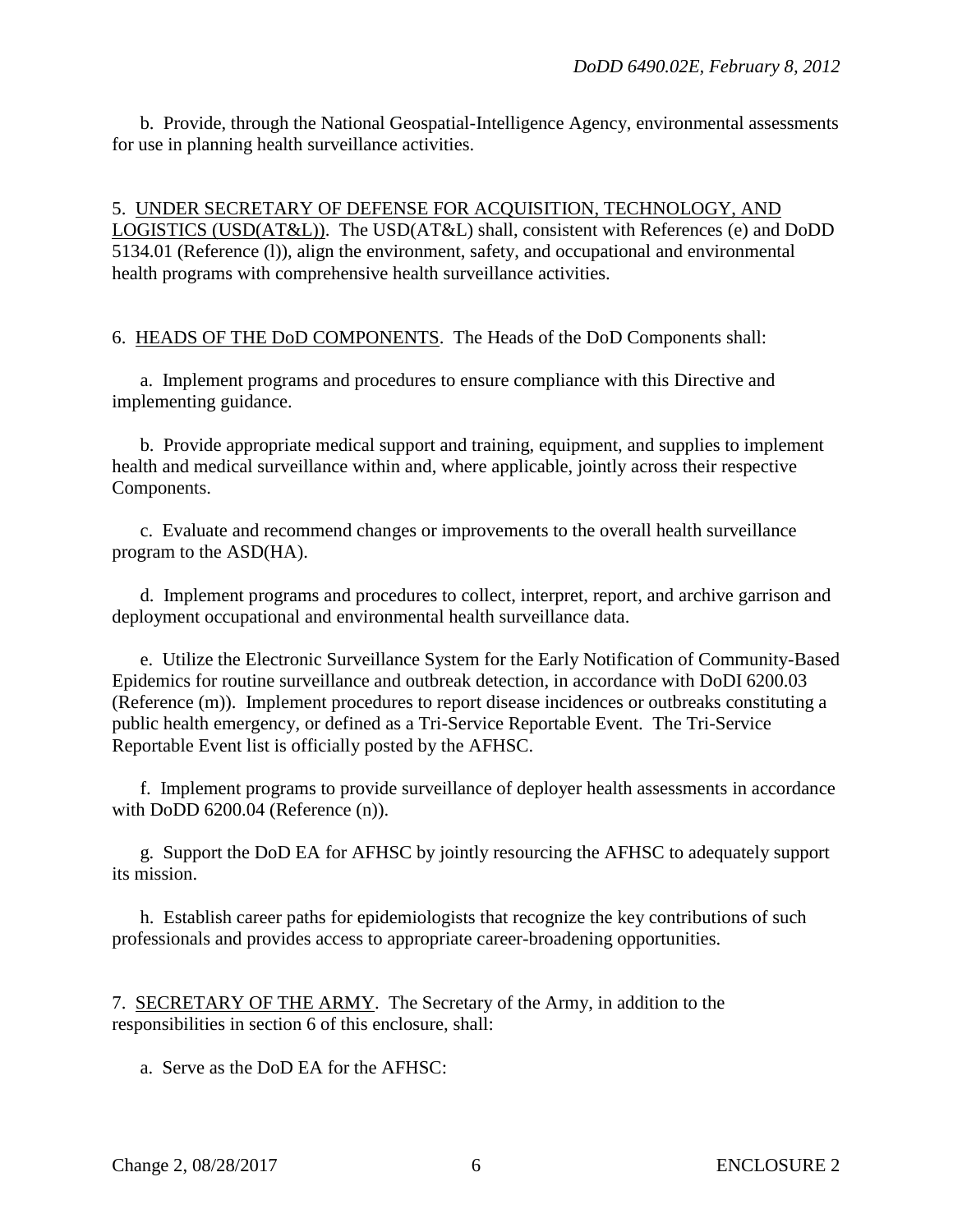(1) Providing oversight in conjunction with an advisory Board of Governors representing the DoD Components.

(2) Providing a supporting work force and facilities for the AFHSC with funding through the Defense Health Program.

b. Provide for the collection and archiving of all DoD deployment occupational and environmental health surveillance data and reports.

8. CJCS. The CJCS, in addition to the responsibilities in section 6 of this enclosure, and in coordination with the Commanders of the Combatant Commands, shall monitor the implementation of the policies of this Directive and implementing guidance, and provide Combatant Command operational requirements information to AFHSC and NCMI, to assist them in refining processes and products.

9. COMMANDERS OF THE COMBATANT COMMANDS. The Commanders of the Combatant Commands, in addition to the responsibilities in section 6 of this enclosure, and in coordination with the CJCS, shall ensure that the policies of this Directive and implementing guidance are executed during all operations, and provide Combatant Command operational requirements information to AFHSC and NCMI, to assist them in refining processes and products.

10. DIRECTOR, AFHSC. The Director, AFHSC shall:

a. Provide DoD-level strategic health surveillance.

b. Acquire and integrate all relevant population data, health event data, and exposure data from across the Services.

c. Maintain central health surveillance databases, registries, and archives in order to detect and characterize natural, accidental, and deliberate threats to physical, mental, and dental health; operational effectiveness; and general well-being of military and military-associated populations.

d. Develop, analyze, and report timely, actionable health surveillance information for commanders, policy makers, planners, health care providers, researchers, and others on known, emerging, and potential health threats. When appropriate, conduct these actions in consultation with NCMI.

e. Establish and refine standardized, reproducible DoD health surveillance methods.

f. Track compliance and effectiveness of health surveillance data collection and reporting requirements.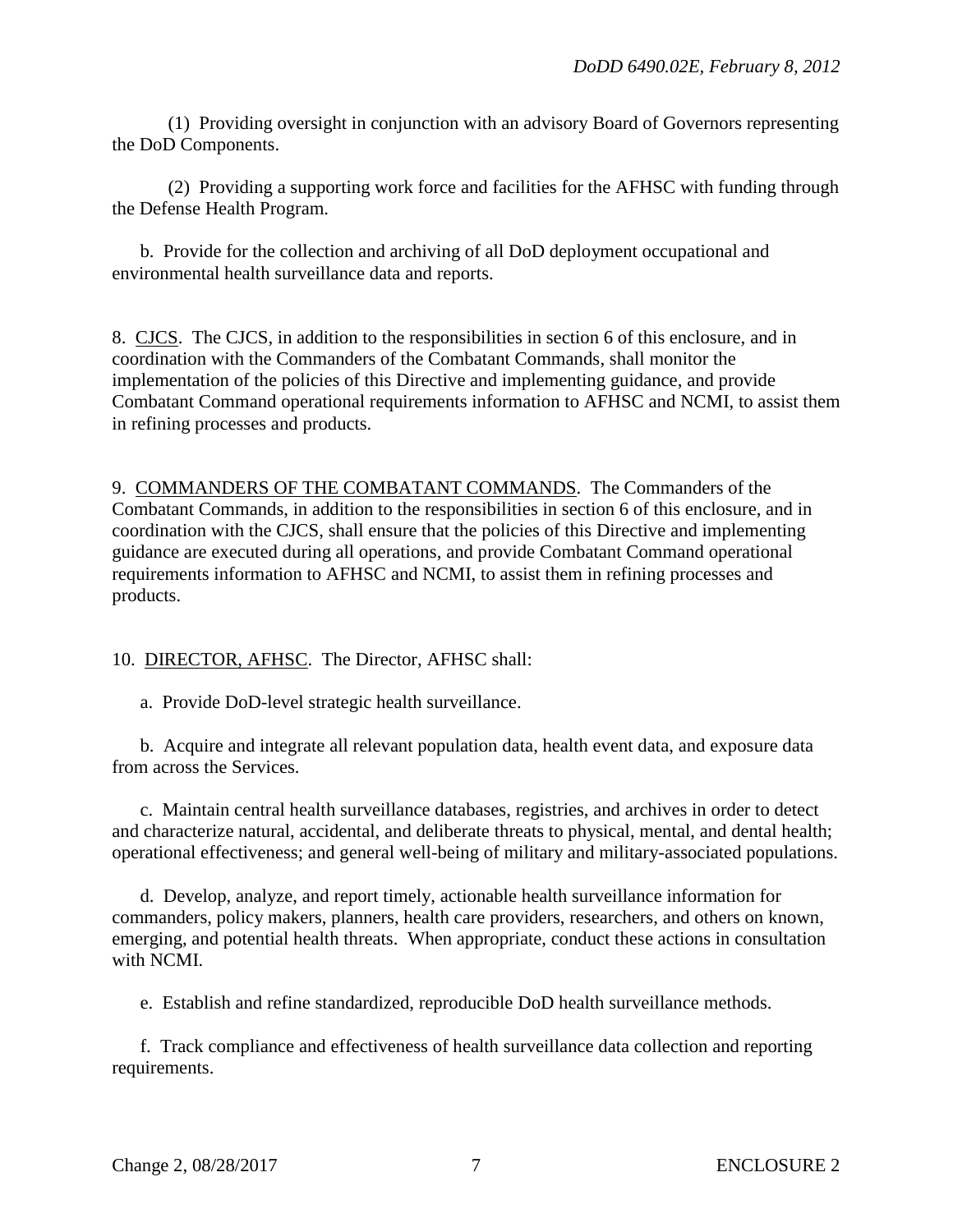g. Provide appropriate access to health surveillance data for both DoD and external analysts and researchers and serve as a focal point for sharing AFHSC products and expertise.

h. Establish a process to validate methods and results to assure consensus within the DoD, and to provide explanation(s) for any limitations or uncertainty in AFHSC products in a method that is intelligible to DoD leaders, Congress, and the public.

i. Coordinate roles, methods of information sharing, and mutually supportive relationships among the Military Services' health surveillance organizations; other DoD health surveillance activities; Service installation-level health surveillance functions; and non-DoD organizations (local, State, national, and international health organizations).

j. Serve as a primary proponent for health surveillance training and education by providing and promoting educational and training opportunities in techniques and practices of epidemiology and surveillance.

k. Maintain and operate the Defense Medical Surveillance System (DMSS), the DoDSR, and the Global Emerging Infections Surveillance and Response System (GEIS).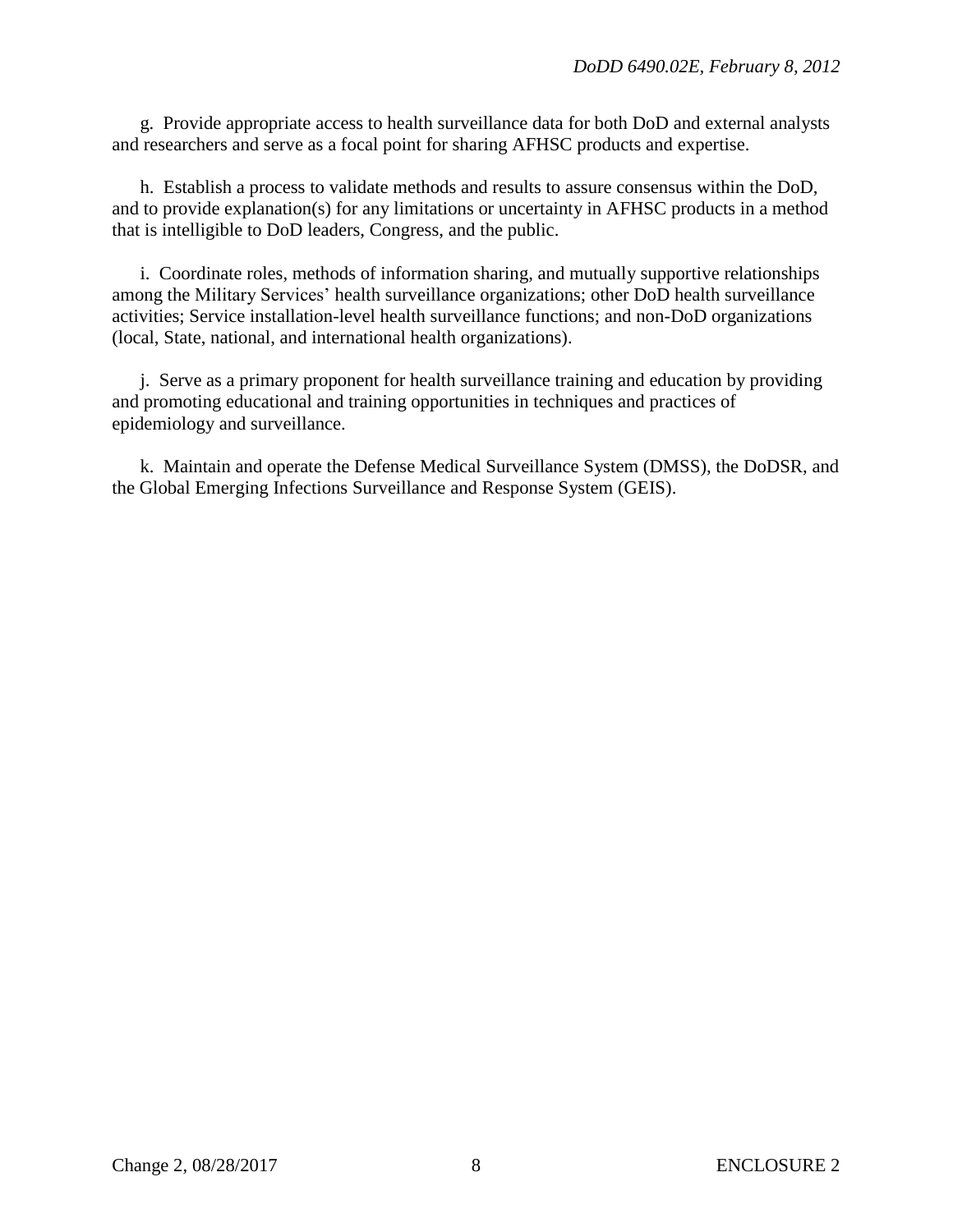#### ENCLOSURE 3

#### INFORMATION CAPABILITIES

Paragraphs a through e of this enclosure list the information technology capabilities required to carry out the responsibilities specified in his Directive:

a. The ability to collect, retrieve, store, and archive self-reported assessments on deploying, deployed, or recently returned DoD personnel in the electronic health record.

b. The ability to collect, retrieve, store, and archive medical information, pertaining to individuals treated in the Military Health System (MHS), in an electronic system that may have limited or intermittent connectivity to the Internet.

c. The ability to collect, retrieve, store, and archive occupational and environmental health information in an electronic system that may have limited or intermittent connectivity to the Internet.

d. The ability to synchronize the medical or environmental information with the MHS electronic health record when connectivity to the Internet is established.

e. The ability to conduct medical and environmental surveillance for diseases and hazards, and report as requested or alert when relevant threshold criteria are met.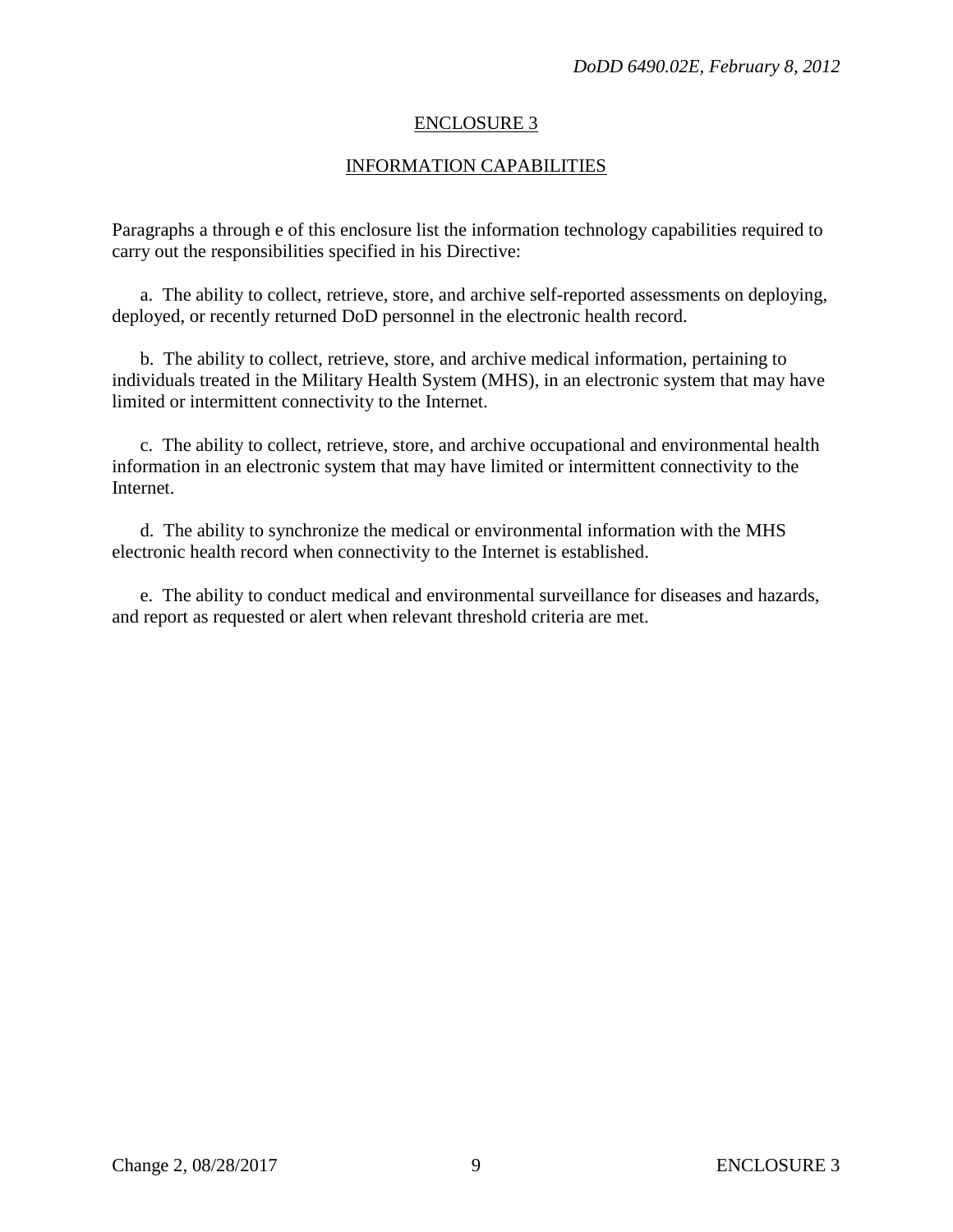## **GLOSSARY**

# PART I. ABBREVIATIONS AND ACRONYMS

| <b>AFHSC</b> | Armed Forces Health Surveillance Center                               |
|--------------|-----------------------------------------------------------------------|
| ASD(HA)      | Assistant Secretary of Defense for Health Affairs                     |
| ASD(M&RA)    | Assistant Secretary of Defense for Manpower and Reserve Affairs       |
| <b>CJCS</b>  | Chairman of the Joint Chiefs of Staff                                 |
| DASD(CPP)    | Deputy Assistant Secretary of Defense for Civilian Personnel Policy   |
| <b>DHA</b>   | Defense Health Agency                                                 |
| <b>DMSS</b>  | Defense Medical Surveillance System                                   |
| DoD-EC       | DoD Expeditionary Civilian (workforce)                                |
| <b>DoDD</b>  | <b>DoD</b> Directive                                                  |
| DoDI         | DoD Instruction                                                       |
| <b>DoDSR</b> | DoD Serum Repository                                                  |
| EA           | <b>Executive Agent</b>                                                |
| <b>FHP</b>   | Force health protection                                               |
| <b>GEIS</b>  | Global Emerging Infections Surveillance and Response System           |
| <b>MHS</b>   | Military Health System                                                |
| <b>NCMI</b>  | National Center for Medical Intelligence                              |
| USD(AT&L)    | Under Secretary of Defense for Acquisition, Technology, and Logistics |
| USD(I)       | Under Secretary of Defense for Intelligence                           |
| $USD(P\&R)$  | Under Secretary of Defense for Personnel and Readiness                |